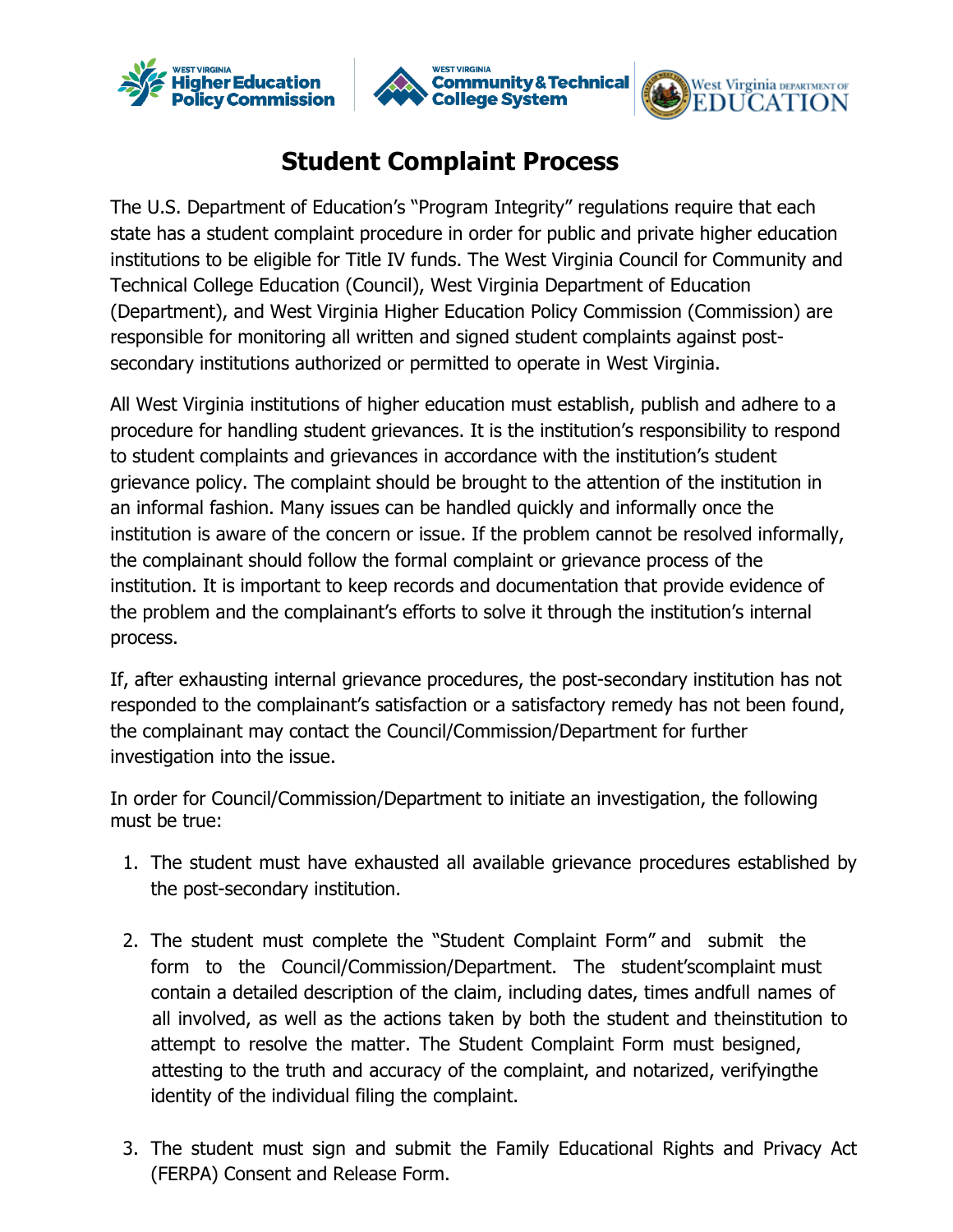- 4. The student must understand that the Council/Commission/Department will not investigate anonymous complaints. By signing and submitting the Student Complaint Form, the student acknowledges that the Council/Commission/Department may share the information provided with the school, other relevant organizations, and individuals, in order to help resolve the matter in dispute. The Council/Commission/Department does not guarantee a student-acceptable remedy or resolution resulting from this submission or its investigation into the allegation.
- 5. The student understands and agrees that the decision rendered by the Chancellor of the Council/Commission or Superintendent of the Department is final.

Upon receipt of the completed and signed Student Complaint Form and the FERPA Form, the Council/ Commission/Department will open an investigation if the matter being disputed falls within its jurisdiction. As appropriate, the Council/Commission/Department will conduct the investigation or refer the issue to another agency that is authorized to address the issue.

All complaints will be handled as expeditiously as possible and shall not exceed two (2) years from time of submission.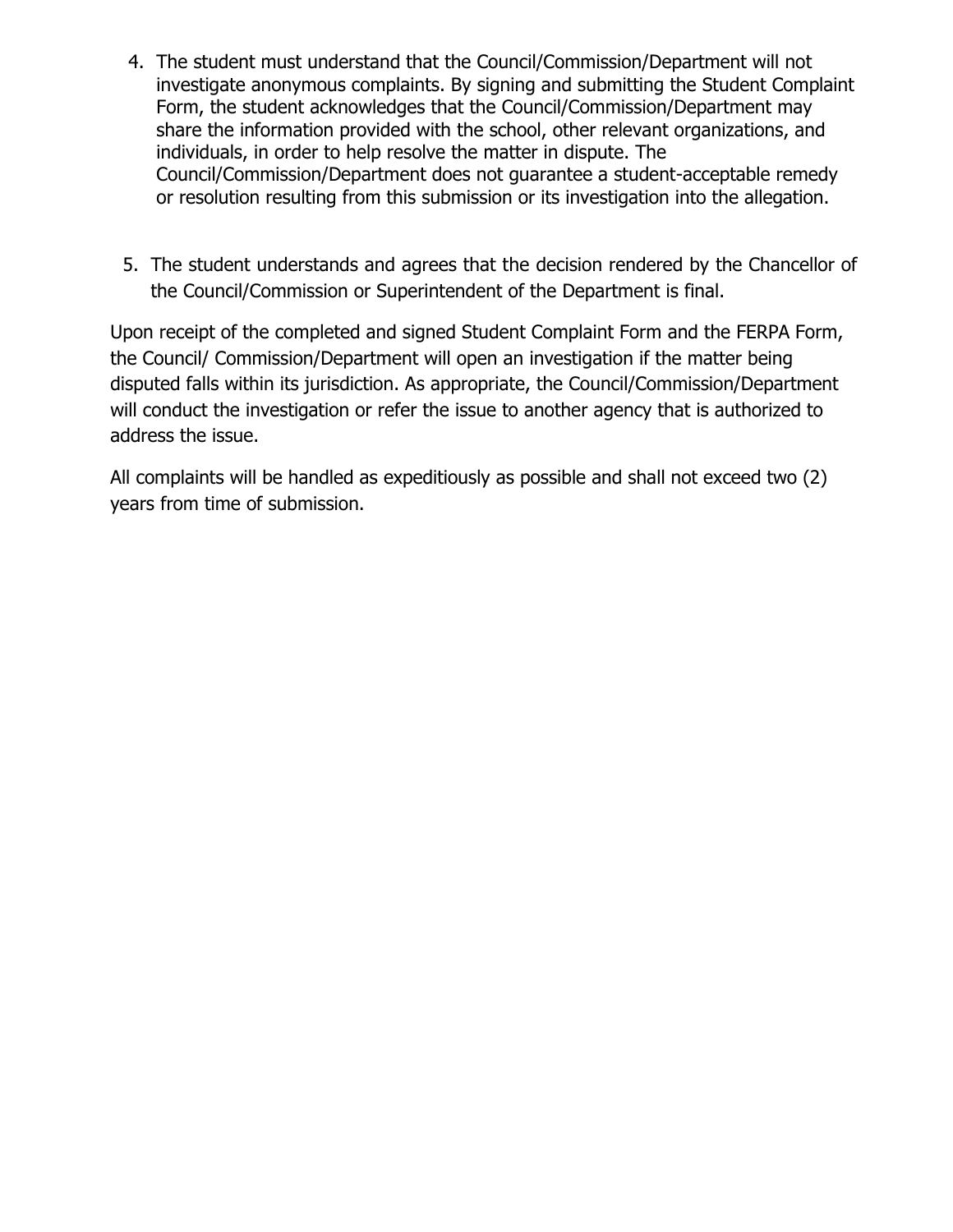





## STUDENT COMPLAINT FORM

| <b>Student Information</b>                                                                    |                                 |                         |
|-----------------------------------------------------------------------------------------------|---------------------------------|-------------------------|
| <b>Full Name</b>                                                                              |                                 |                         |
| Address                                                                                       |                                 |                         |
|                                                                                               |                                 |                         |
| City                                                                                          | <b>State</b>                    | Zip                     |
| Home Phone Number                                                                             | <b>Work Phone Number</b>        |                         |
|                                                                                               |                                 |                         |
| Cell Phone Number                                                                             | Email                           |                         |
|                                                                                               |                                 |                         |
| How do you prefer we contact you?                                                             |                                 |                         |
| <b>D</b> home<br>${\mathbf \mathsf{I}}$ work<br>$\mathsf{l}$ cell<br>$\Box$ email             |                                 |                         |
| <b>School Name</b>                                                                            | <b>chool Information</b>        |                         |
|                                                                                               |                                 |                         |
| <b>School Address</b>                                                                         |                                 |                         |
|                                                                                               |                                 |                         |
| <b>School City</b>                                                                            | <b>State</b>                    | Zip                     |
|                                                                                               |                                 |                         |
|                                                                                               | <b>Complaint Information</b>    |                         |
| 1. Did you follow the school's grievance procedure to resolve your complaint with the school? |                                 |                         |
|                                                                                               | $\blacksquare$ Yes $\square$ No |                         |
| Who did you contact? (list all with names and titles)                                         |                                 |                         |
|                                                                                               |                                 |                         |
|                                                                                               |                                 |                         |
|                                                                                               |                                 |                         |
| 2. Have you filed this complaint with another organization?                                   |                                 | $\exists$ Yes $\Box$ No |
| <b>Organization's Name:</b>                                                                   |                                 |                         |
| 3. Do you have an attorney? $\square$ No $\square$ Yes Name:                                  |                                 |                         |

4. **Please attach a statement describing the nature of the complaint. The statement should include a description of the events or circumstances upon which the complaint is based and all supporting documentation for your complaint must be attached. Specify any pertinent dates, staff you dealt with, monies owed, balances due, etc.**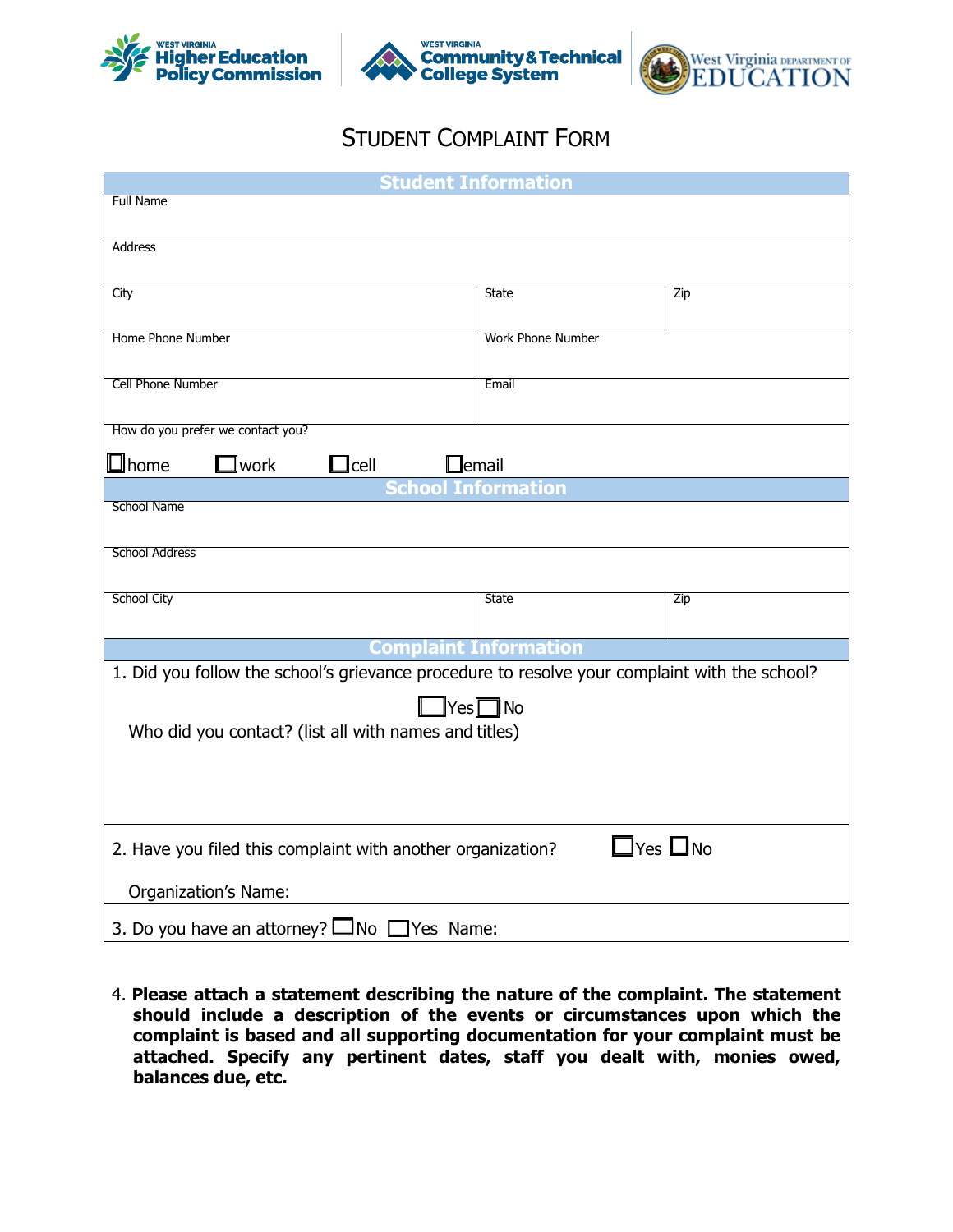The information you provide will be used in efforts to resolve your complaint and will be shared with the school. By submitting this complaint and the accompanying FERPA Consent and Release Form, you are giving the West Virginia Council for Community and Technical College Education, West Virginia Department of Education or West Virginia Higher Education Policy Commission permission to contact school officials to discuss a possible resolution to your complaint.

| STATE OF WEST VIRGINIA<br>COUNTY OF _________________         |                                                                                                                                                                                                                               |            |                            |              |             |
|---------------------------------------------------------------|-------------------------------------------------------------------------------------------------------------------------------------------------------------------------------------------------------------------------------|------------|----------------------------|--------------|-------------|
|                                                               |                                                                                                                                                                                                                               |            |                            |              |             |
|                                                               |                                                                                                                                                                                                                               |            |                            |              |             |
| has this day acknowledged the same before me.                 |                                                                                                                                                                                                                               |            |                            |              |             |
| Given under my hand this $\_\_\_day\$ of $\_\_\_\_\_\_\_\_\_$ |                                                                                                                                                                                                                               |            |                            |              |             |
|                                                               | the control of the control of the control of the control of the control of the control of the control of the control of the control of the control of the control of the control of the control of the control of the control |            |                            |              | $\{stamp\}$ |
| Notary Public                                                 |                                                                                                                                                                                                                               |            |                            |              |             |
| <b>Council/Commission/Department Use Only:</b>                |                                                                                                                                                                                                                               |            |                            |              |             |
| Date Received:                                                |                                                                                                                                                                                                                               |            |                            |              |             |
| CCTCE Jurisdiction? $\Box$ Yes $\Box$ No                      |                                                                                                                                                                                                                               |            |                            |              |             |
| <b>HEPC Jurisdiction?</b>                                     | $\Box$ Yes $\Box$ No                                                                                                                                                                                                          |            |                            |              |             |
| WVDE Jurisdiction?                                            | $\Box$ Yes $\Box$ No                                                                                                                                                                                                          |            |                            |              |             |
| Classification of Complaint: $\Box$ Ac                        |                                                                                                                                                                                                                               | $\Box$ Adm | $\square$ Fin $\square$ FA | $\sqcup$ Oth |             |

Mail or Fax all complaints with associated documents to:

Executive Vice Chancellor for Administration West Virginia Council for Community and Technical College Education West Virginia Higher Education Policy Commission 1018 Kanawha Boulevard, East Suite 700 Charleston, WV 25301 Fax: 304-558-5719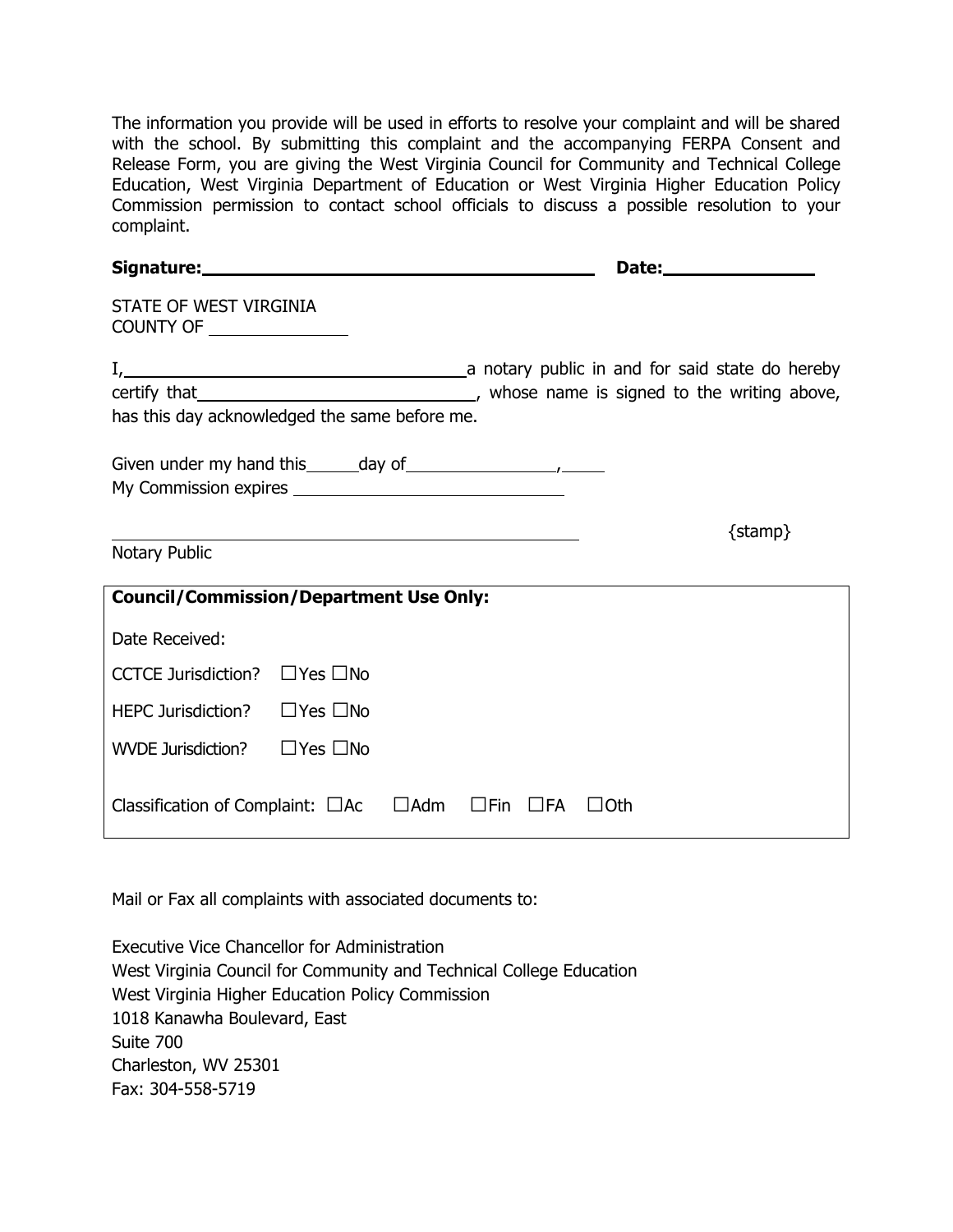## **Family Educational Rights and Privacy Act (FERPA) Consent and Release Form**

| л., |         |            |    |                                   |  |
|-----|---------|------------|----|-----------------------------------|--|
|     | (Print) | First Name | MI | Last Name                         |  |
|     |         |            |    | the undersigned, hereby authorize |  |

Print Name of Institution

(hereafter referred to as "the institution") and its authorized representatives to photocopy and release specifically requested material documents or the complete and entire contents of my student financial academic, personal, and all other records held by the institution upon request by the West Virginia Council for Community and Technical College Education (Council) and West Virginia Higher Education Policy Commission (Commission) and West Virginia Department of Education (Department) and/or its authorized representatives or assigns. These records may include, but not be limited to, the following:

- 1. All Financial Aid Records (records include: status of file, award and disbursement of funds information, Satisfactory Academic Progress status, income information, and any other information contained in the Academic, Admissions, Placement/Career Services, Financial Aid, or any similar file).
- 2. All Academic/Transcript Records (records include: transcripts, admission and registration information, schedule information, assessment test scores, Satisfactory Academic Progress status, residency information, and any other documentation contained in the academic records).
- 3. All Student Account Records (records include: amounts due for tuition and fees, sources of payment for tuition and fees, refund information, records hold information as it relates to parking tickets, library fines, financial aid repayments, and any other accounts receivable information contained in student account records).
- 4. Instructor/Classroom Records (records include: attendance records, progress reports, test and homework scores if available).
- 5. Other (please specify):

Please note: Medical records and services for students with disabilities records are considered medical records and not covered under the FERPA rules. A separate release form must be obtained for that information.

I authorize the above named institution to release my records to the Council/Commission/Department and its authorized representatives so that the Council/Commission/Department and its authorized representatives may investigate and act upon a complaint I filed with the Council/Commission/Department concerning the institution.